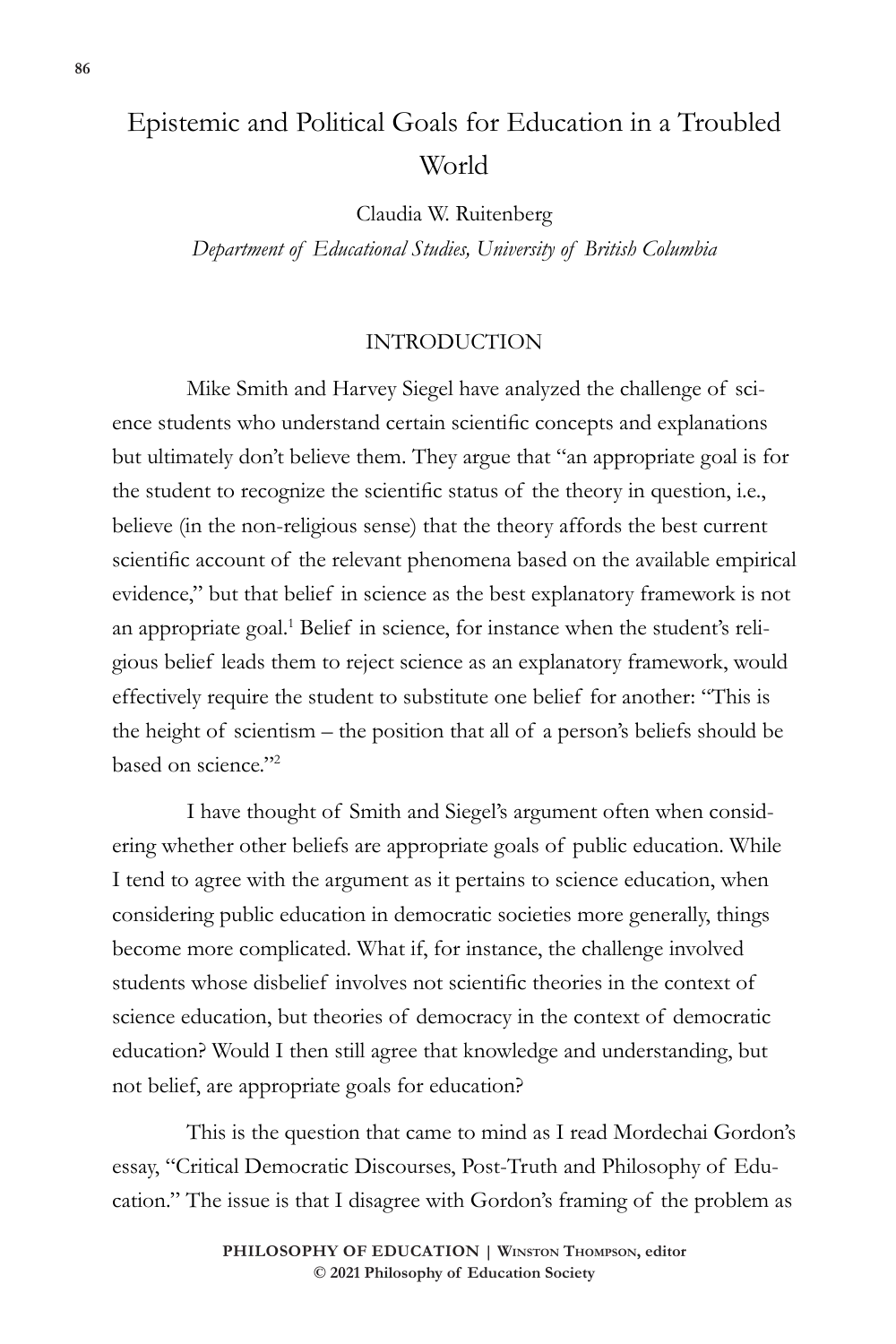a problem exclusively, or even primarily, involving the *truth*-aspect of knowledge; rather, I will argue the problem ought to be framed first and foremost as one involving the *belief*-aspect of knowledge. While I agree that respect for evidence, cautious skepticism, and pragmatic open-mindedness are perfectly good educational goals, I will argue that what they miss is a belief in democracy, and the role of knowledge in it. Where Smith and Siegel reject scientism as an appropriate aspiration for education, I will argue that democratism is an appropriate aspiration. Moreover, the laudable epistemic abilities or virtues Gordon presents in his essay must be coupled with a belief in democracy to offer any hope.

#### FOUCAULT'S QUESTIONS

Gordon's critique of Michel Foucault's work is that it does not provide a solid epistemological basis for telling truth from falsehood and, moreover, that it does not provide a normative basis for seeking greater moral or political justice. This critique, however, misses the point of Foucault's interest, which is not in truth, and not even in knowledge itself, but rather in the subject's relation to knowledge or, put differently, in how different kinds of knowledge have, over time, shaped the subject differently. Foucault writes: "My objective … has been to create a history of the different modes by which, in our culture, human beings are made subjects."<sup>3</sup> In the current era, one of the key questions is how we have been made into the kinds of subjects who are so invested in our ability to judge for ourselves, to participate in knowledge-making, that we forget we are at the same time governed by this participation. If the task of the Enlightenment subject that Gordon invokes was to question external authority and to use its own understanding, the task of today's subject is not to be "governed like that and at that cost."<sup>4</sup> We would do well to remember that the regime that peddled the myth of a "post-truth" society is the same regime that shut down and defunded numerous agencies that had been tasked with gathering scientific evidence.<sup>5</sup>

#### SCIENTIFIC CONSENSUS AND POLTICAL CONSENSUS

I would like to focus on a particular claim Gordon makes about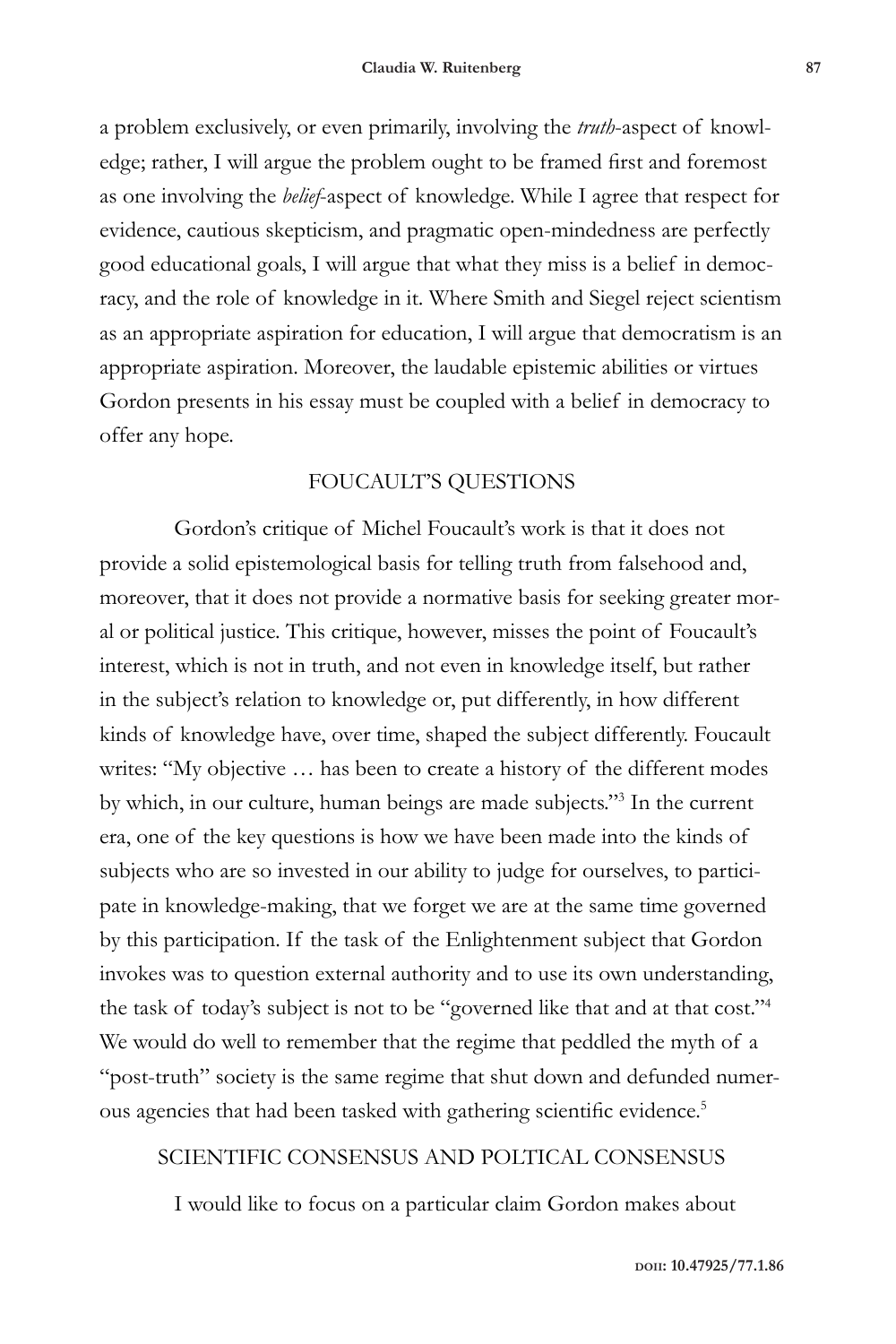Chantal Mouffe's work that further underscores the need for *both* a respect for truth *and* a commitment to democracy, and the impossibility of reducing the latter to the former. Gordon writes:

> Mouffe's notion of agonistic pluralism has enabled us to better appreciate the centrality of conflict for the life of a democracy and that societies can become *more* democratic when they can promote adversarial conflicts rather than striving for those illusive rational agreements. But her concepts cannot help us persuade people to take facts and evidence seriously when a consensus is desperately needed like on the issue of climate change or on how to protect ourselves from Covid-19.

The problem with this passage is that it does not distinguish *scientific* (epistemic) consensus, from *political* consensus. Mouffe has argued that the focus on political consensus, certainly in the European Third Way politics of the early 2000s, is unhelpful, and that the democratic process means that there will ultimately be one political view that becomes hegemonic at a given time and will inevitably be met with opposition. This does not mean that she believes that scientific consensus is unhelpful. However, even if there is strong scientific consensus about a particular phenomenon, whether it is the relation between industrial animal agriculture and climate change, or the relation between the wearing of face masks and rates of COVID-19 transmission, the political decision about how to arrange the social order to respond to this evidence will still be the result of political struggle and will provoke further contestation.

I agree with Bruno Latour that the debate about "matters of fact," i.e., the epistemic debate, can be, and has been, used deliberately and strategically as a distraction from the political debate about responses to "matters of concern" such as the climate crisis.<sup>6</sup> There is overwhelming scientific consensus about the severity and anthropogenic causes of the climate crisis. However, if people can be made to believe that they can and should use their ability to demand more evidence, be skeptical, and remain open-minded to counter-evidence as a way to delay action on a socially and ecologically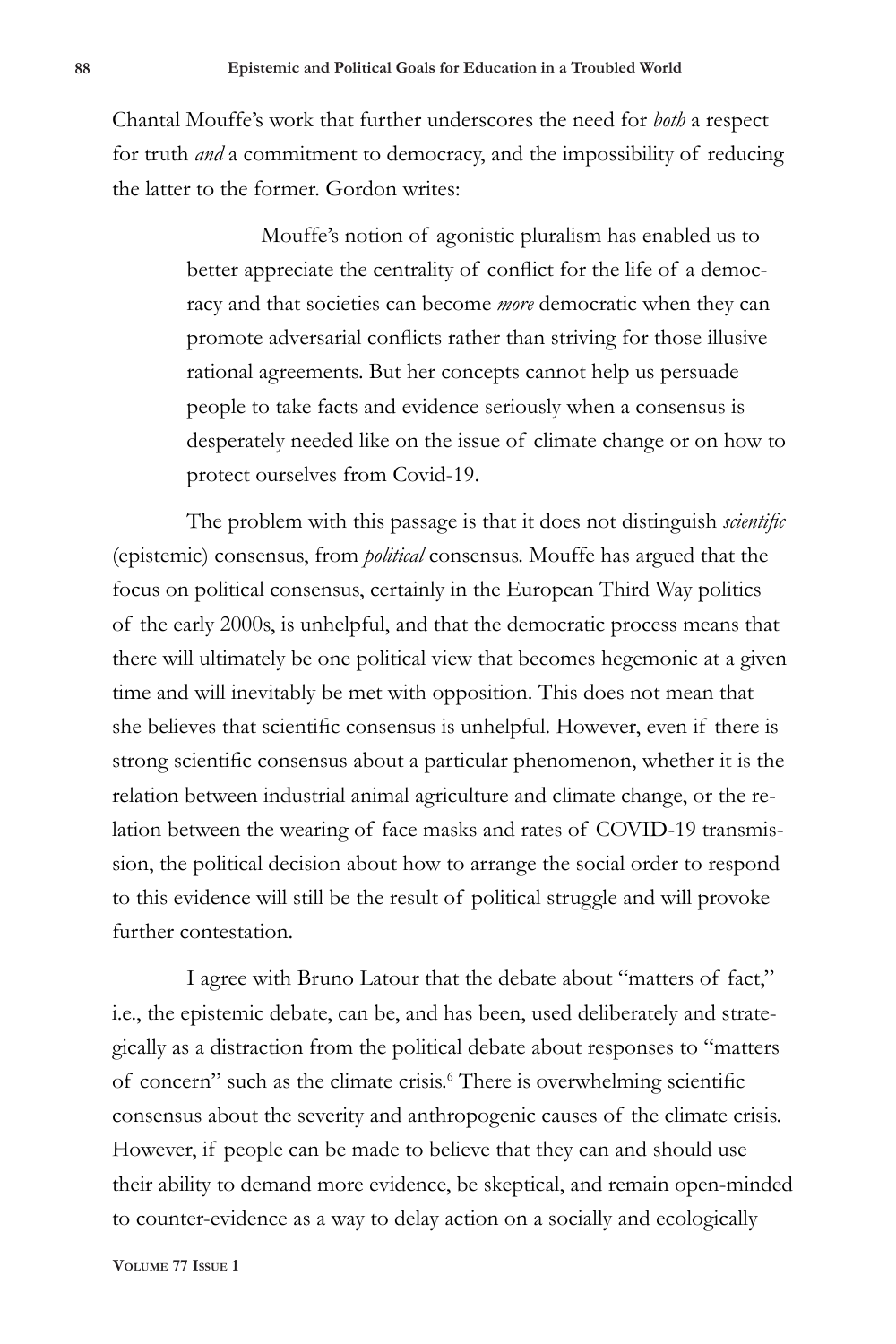critical issue, then it becomes more important to tell "friends from foes," as Latour would have it, than to tell truths from falsehoods.<sup>7</sup>

### COMMITMENT TO DEMOCRACY

In 1939, the Jesuit priest William McGucken wrote an article sharply criticizing the popularity in educational circles of "democratism" as characterized by fellow Catholic Jacques Maritain.<sup>8</sup> While I do not share McGucken's concern for the decline of respect for what he held to be the ultimate authority of God, nor his concern about Dewey's conception of democracy as being "from Moscow,"<sup>9</sup> I do believe he understood accurately that belief in democracy is a belief and commitment and that, as such, it can clash with other beliefs and commitments. So, I would like to reclaim the term "democratism," not to warn people against it, but to argue for it as the appropriate belief in, desire for,<sup>10</sup> and commitment to democracy to be fostered in public schools.

I don't disagree with Gordon that public education must foster critical thinking, open-mindedness, and so forth, whether one understands these as virtues or not. However, "critical thinking" cannot consist only of the ability to question evidence but must also include the disposition—or, as Foucault would have it, "virtue"<sup>11</sup>—of "not being governed like that and at that cost,"<sup>12</sup> i.e., of questioning whose interests are being served by the encouragement to question the scientific evidence that supports measures against, for example, anthropogenic climate change and COVID-19 transmission. Finally, and not reducible to these epistemic goals, education must foster a commitment to democracy and its inevitable and ongoing struggle over power. Gordon argues that the three epistemic virtues of "respect for evidence, cautious skepticism, and pragmatic open-mindedness … ought to become a focal point for educators." I argue that these three virtues should be taught only alongside the understanding that the insistence on certainty and complete scientific evidence serves a political purpose and is but another move in the modes of subjectification Foucault has documented. "When action modifies the very framework in which history is supposed to unfold, the idea of distant, disinterested facts becomes less relevant than that of highly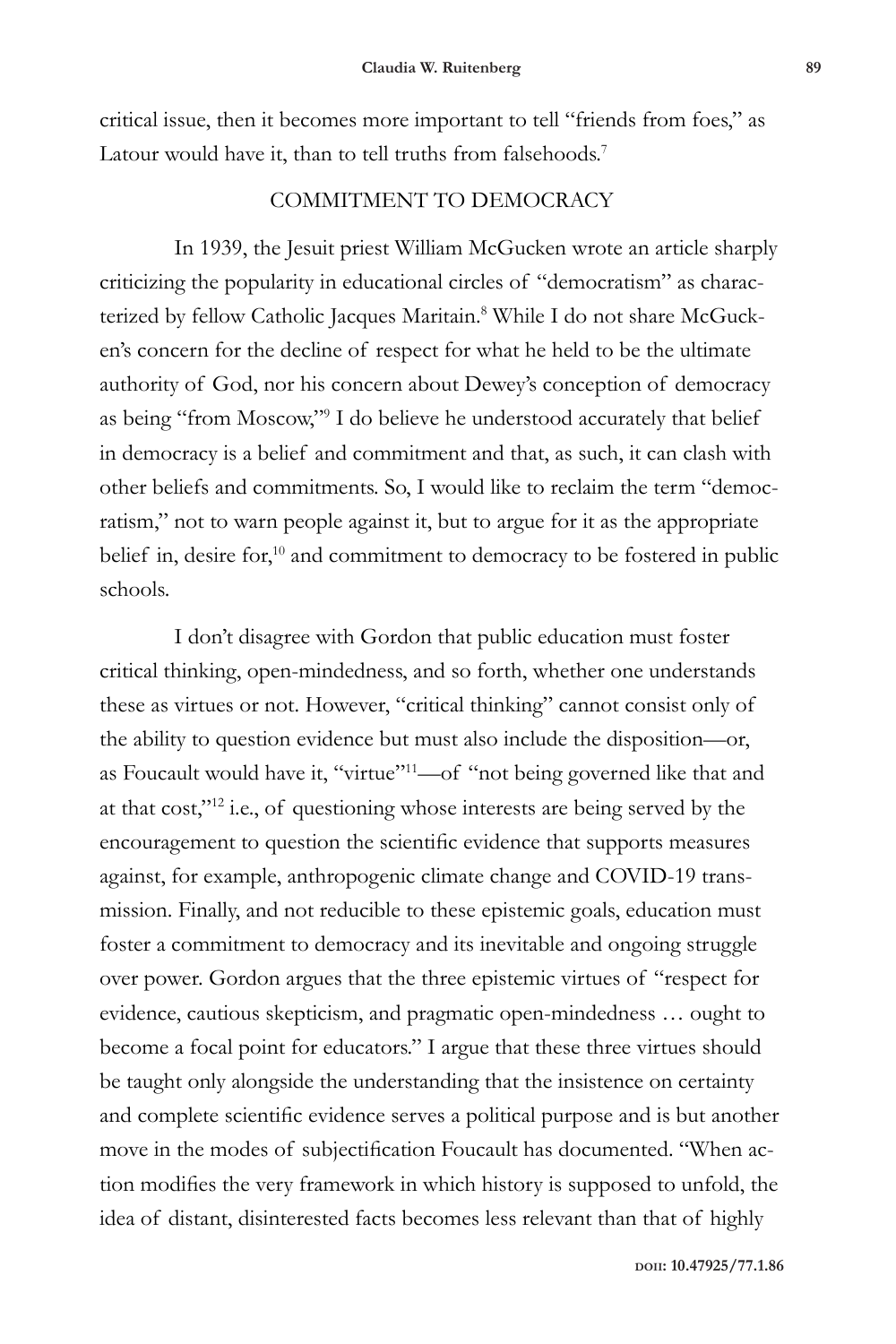disputed matters of concern."<sup>13</sup>

1 Mike Smith and Harvey Siegel, "Knowing, Believing, and Understanding: What Goals for Science Education?" *Science & Education* 13 (2004): 553-582, 565.

2 Smith and Siegel, "Knowing, Believing, and Understanding," 568.

3 Michel Foucault, "The Subject and Power," *Critical Inquiry* 8 (1982): 777- 795, 777.

4 Michel Foucault, "What is Critique?" in *The Politics of Truth* (Los Angeles: Semiotext(e), 2007), 45.

5 See, for example, Jeff Tollefson, "How Trump Damaged Science — And Why It Could Take Decades to Recover," *Nature*, 7 October 2020, https:// www.nature.com/articles/d41586-020-02800-9; Brad Plumer and Coral Davenport, "Science Under Attack: How Trump Is Sidelining Researchers and Their Work," *The New York Times*, 29 December 2019, https://www.nytimes. com/2019/12/28/climate/trump-administration-war-on-science.html**.** 

6 Bruno Latour, "Why Has Critique Run out of Steam? From Matters of Fact to Matters of Concern," *Critical Inquiry* 30 (2004): 225-248.

7 Bruno Latour, "Telling Friends from Foes in the Time of the Anthropocene," in *The Anthropocene and the Global Environmental Crisis: Rethinking Modernity in a New Epoch*, eds. Clive Hamilton, François Gemenne and Christophe Bonneuil (Abingdon, UK: Routledge, 2015), 145-155.

8 William J. McGucken, "Democracy or Democratism in Education," *Thought* 14, no. 2 (1939): 178-182.

9 McGucken, "Democracy or Democratism in Education," 182.

10 Gert Biesta, "The Ignorant Citizen: Mouffe, Rancière, and the Subject of Democratic Education," *Studies in Philosophy and Education* 30 (2011): 141-153.

11 Foucault, "What is Critique?" 43.